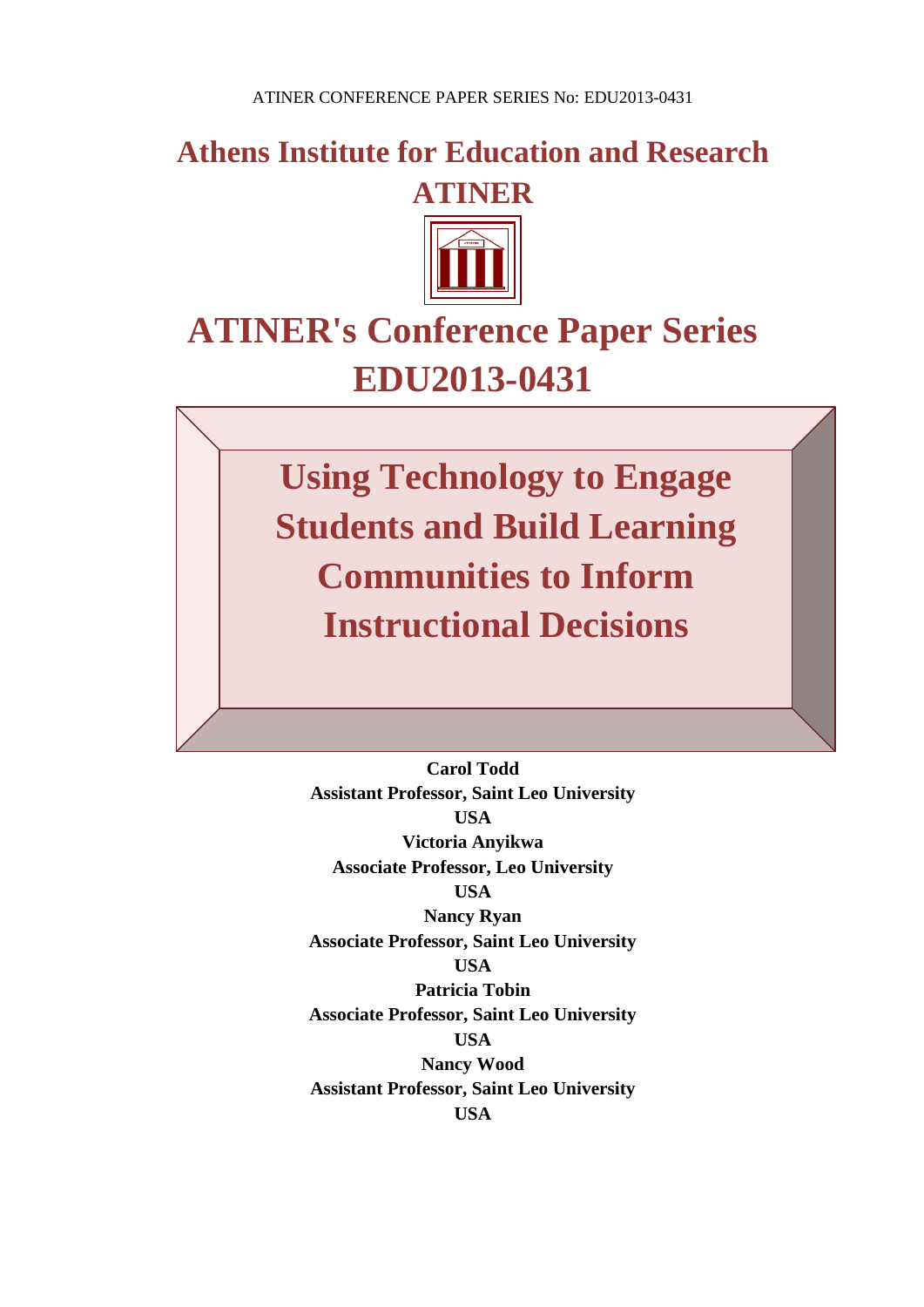Athens Institute for Education and Research 8 Valaoritou Street, Kolonaki, 10671 Athens, Greece Tel: + 30 210 3634210 Fax: + 30 210 3634209 Email: info@atiner.gr URL: www.atiner.gr URL Conference Papers Series: www.atiner.gr/papers.htm

Printed in Athens, Greece by the Athens Institute for Education and Research. All rights reserved. Reproduction is allowed for non-commercial purposes if the source is fully acknowledged.

> ISSN **2241-2891** 18/07/2013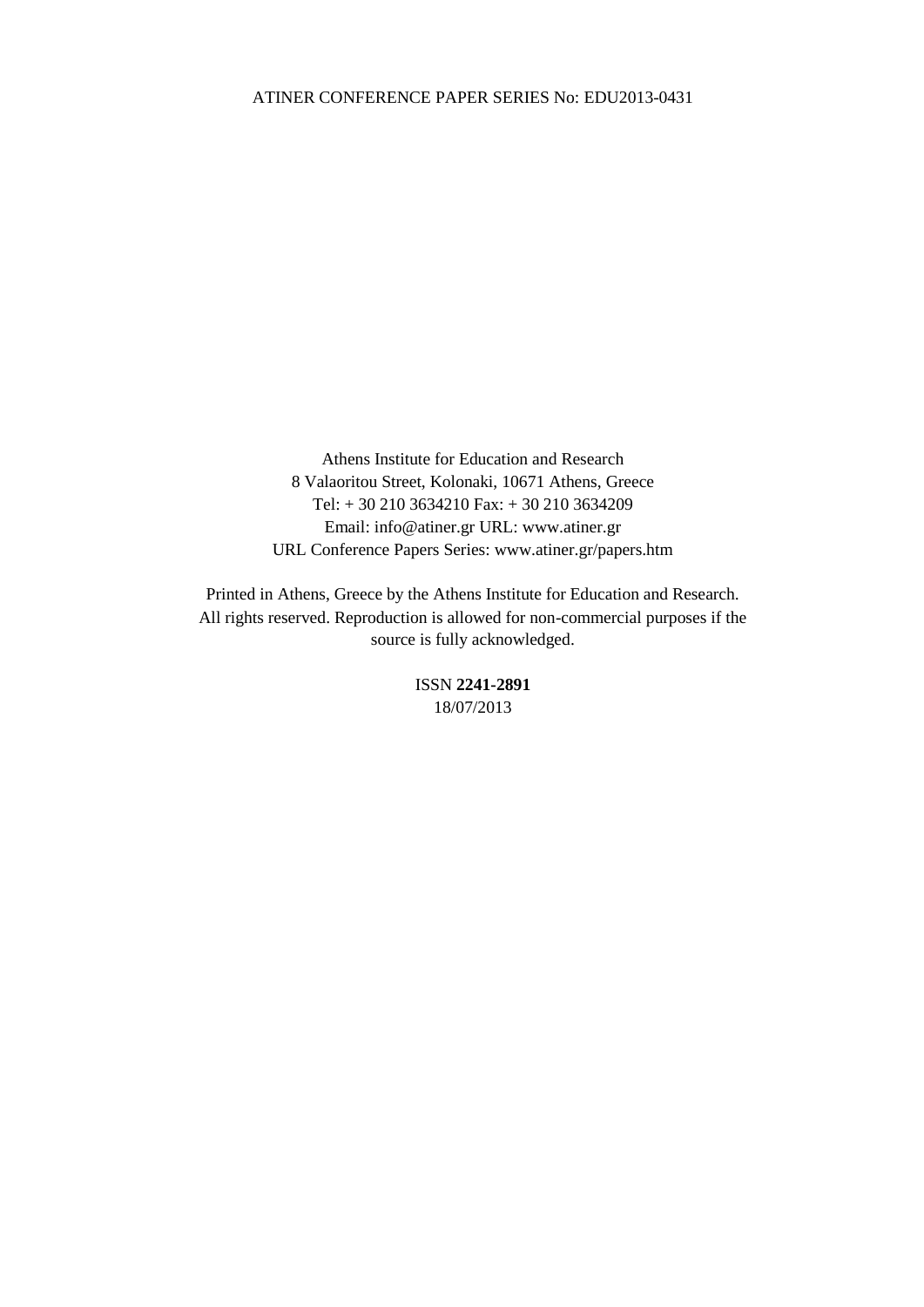## An Introduction to ATINER's Conference Paper Series

ATINER started to publish this conference papers series in 2012. It includes only the papers submitted for publication after they were presented at one of the conferences organized by our Institute every year. The papers published in the series have not been refereed and are published as they were submitted by the author. The series serves two purposes. First, we want to disseminate the information as fast as possible. Second, by doing so, the authors can receive comments useful to revise their papers before they are considered for publication in one of ATINER's books, following our standard procedures of a blind review.

Dr. Gregory T. Papanikos President Athens Institute for Education and Research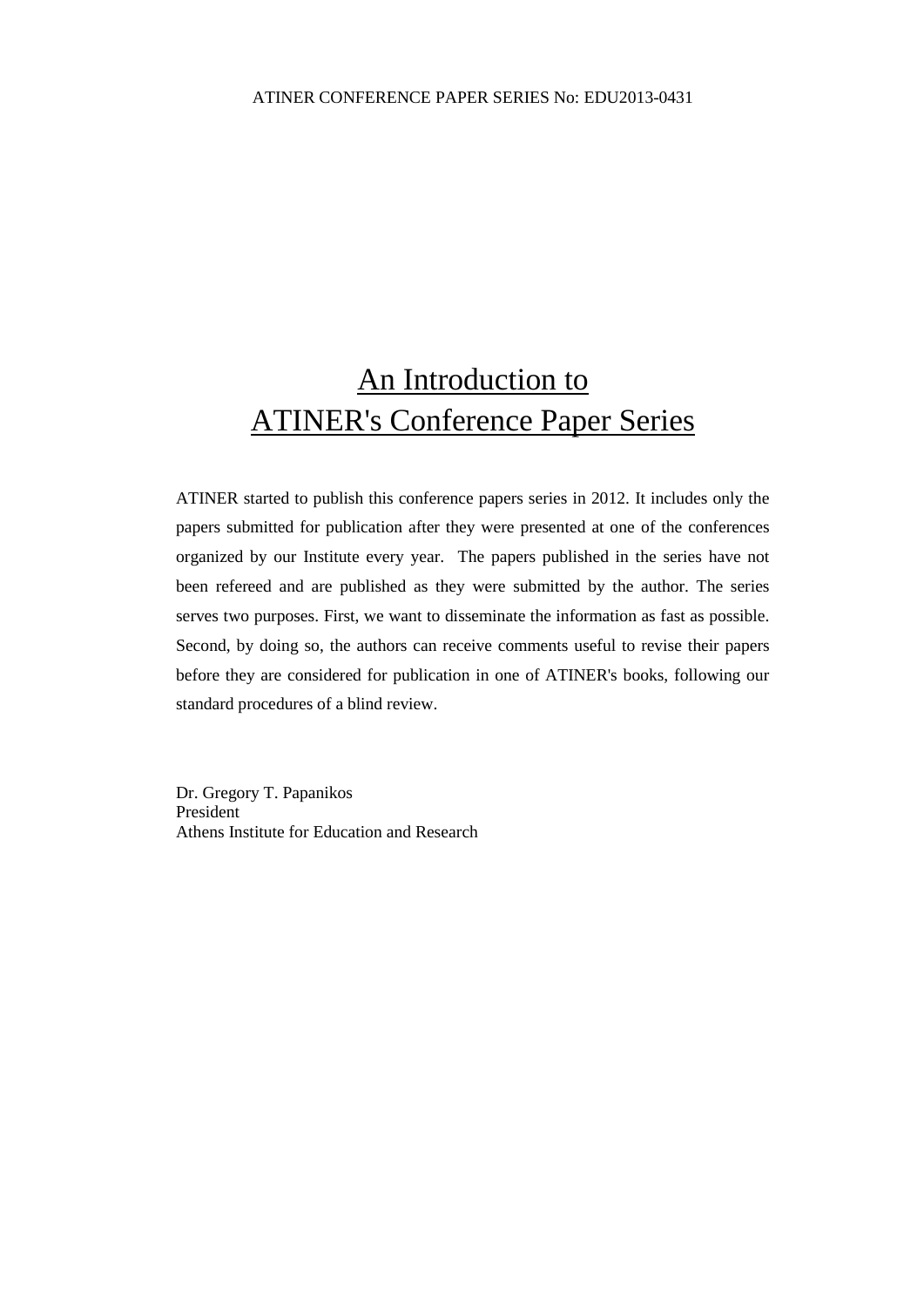This paper should be cited as follows:

**Todd, C., Anyikwa, V., Ryan, N., Tobin, P. and Wood, N.** (2013) "**Using Technology to Engage Students and Build Learning Communities to Inform Instructional Decisions**" Athens: ATINER'S Conference Paper Series, No: **EDU2013-0431**.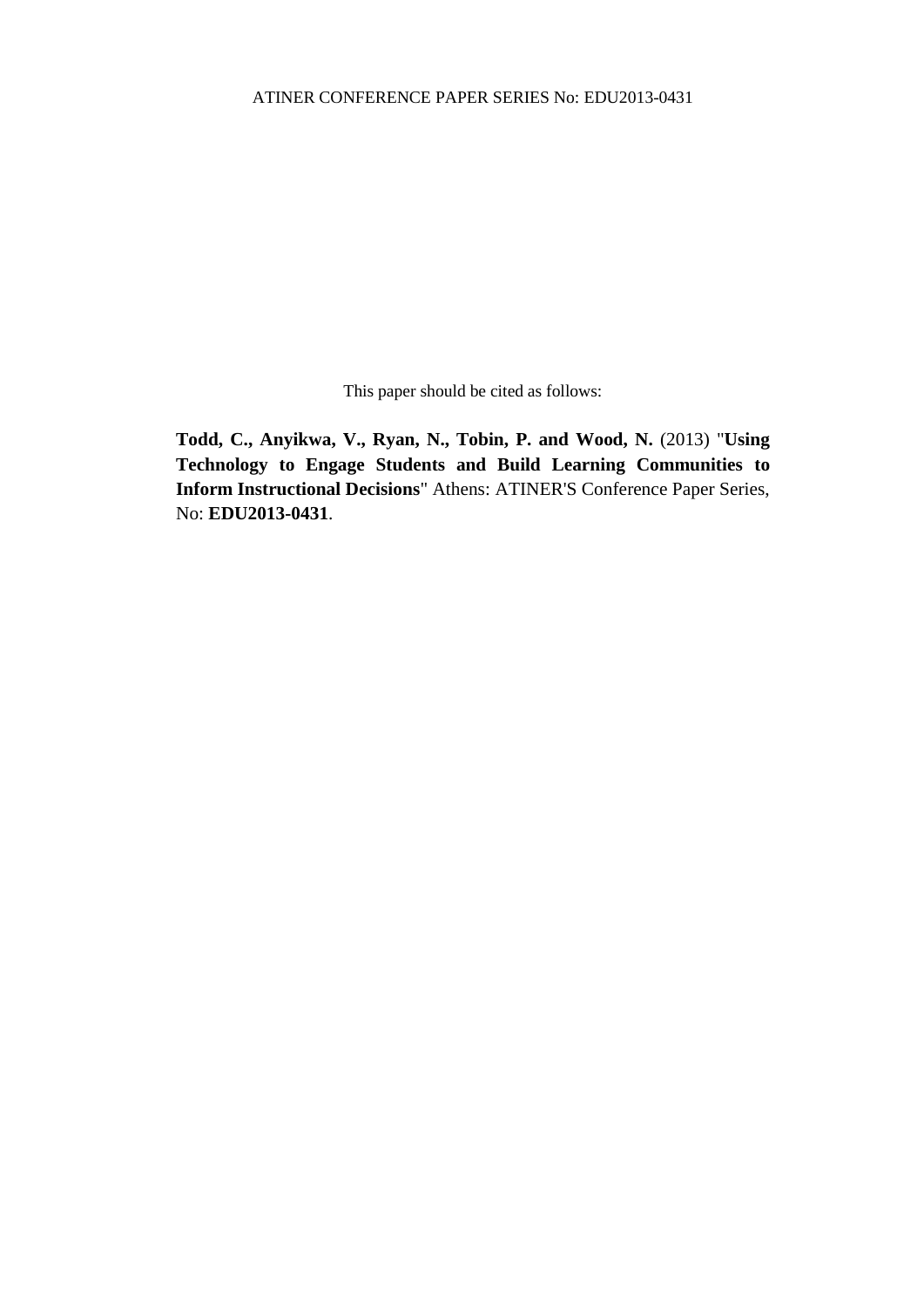## **Using Technology to Engage Students and Build Learning Communities to Inform Instructional Decisions**

**Carol Todd Assistant Professor, Saint Leo University USA Victoria Anyikwa Associate Professor, Leo University USA Nancy Ryan Associate Professor, Saint Leo University USA Patricia Tobin Associate Professor, Saint Leo University USA Nancy Wood Assistant Professor, Saint Leo University USA**

#### **Abstract**

Saint Leo University is a liberal arts university located in southwest Florida. University campus is a residential campus that teaches the traditional aged student. The campus population is 1,800 students who are mostly Florida residents, with international students representing 18 different countries. Twenty-one centers located in seven states support non-traditional student populations that may be civilian or military. The Center for Online Learning (COL) enrolls over 3,000 students who earn bachelor and masters' degrees. The School of Education and Social Services offers undergraduate and graduate programs on campus, in centers and online in criminal justice, education, human services and social work.

Throughout the university and the School of Education and Social Services core values are infused in all classes. In this session faculty who teach undergraduate and graduate classes in education, social services and human services will present how they infuse emerging technologies to design and implement instruction. Panel members will discuss effective strategies in technology, utilized across disciplines, to facilitate learning and build successful community, whether the class setting be an online platform, face-toface or blended class. The panel will share how they quantitatively and qualitatively assess the effectiveness of the diverse technologies to support student learning modalities, critical thinking and application of course content. The panel's discussion will convey the ways in which they promote dynamic student interactions and collaborations with instructors and peers. Speakers will provide a summary of how they use this information to inform instructional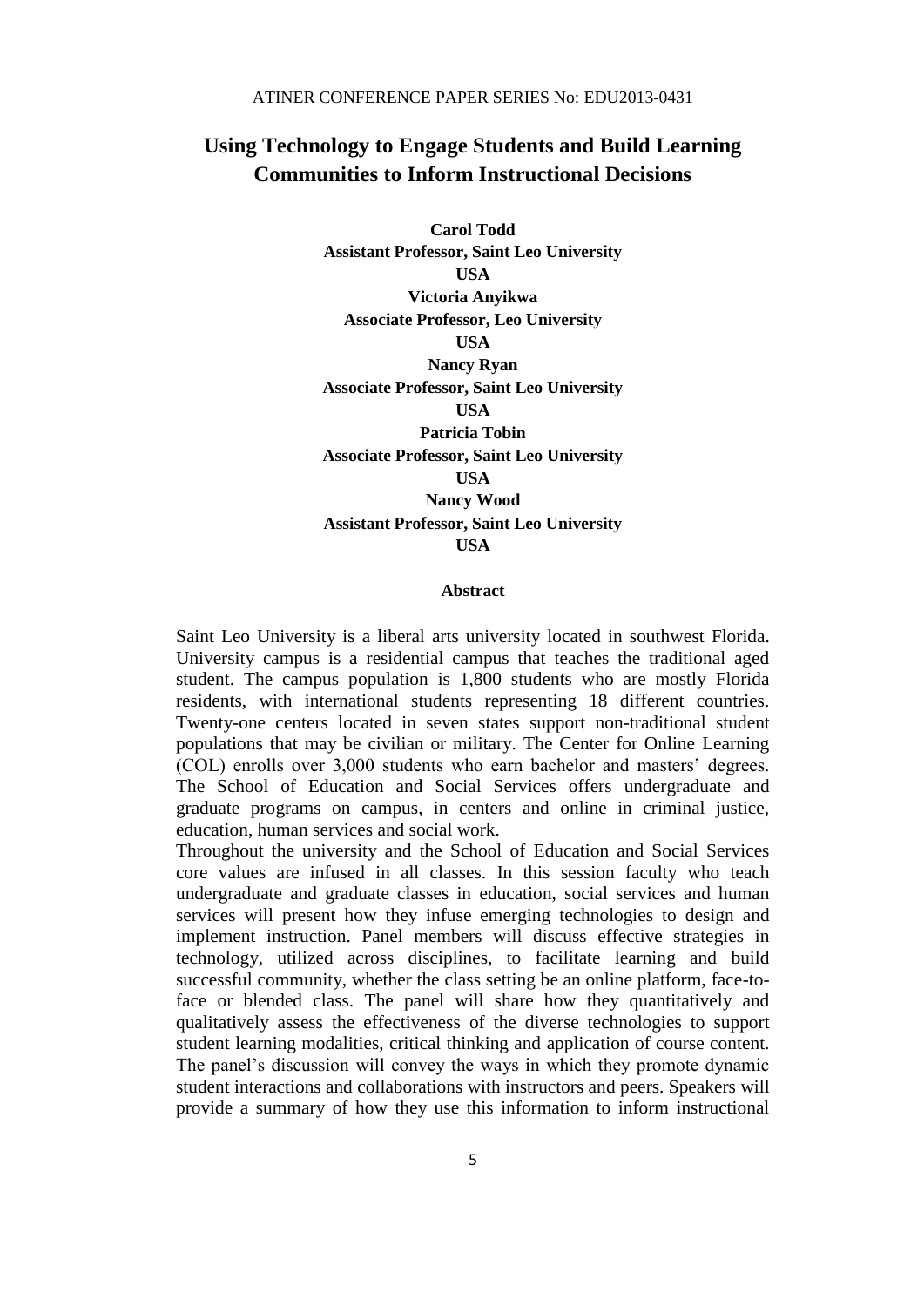decisions within their specific disciplines which results in deeper understanding of course content.

## **Keywords: Corresponding Author:**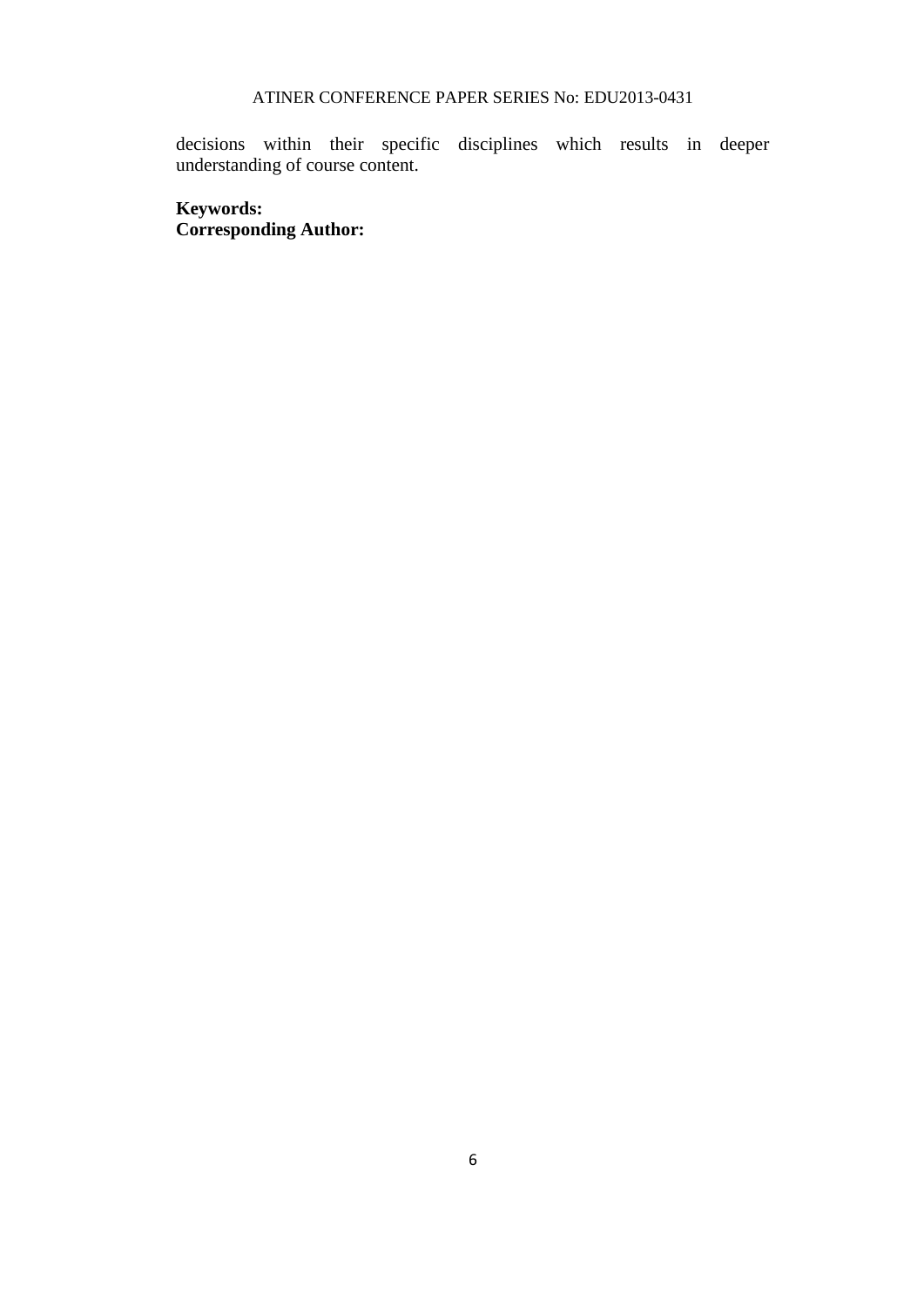#### **Introduction**

Saint Leo University (SLU) is a liberal arts Catholic university located in southwest Florida (USA). The University is unique in that it serves and offers graduate and undergraduate courses to students in many different locations and through a variety of delivery methods. University campus is a residential campus that teaches the traditional aged student. The campus population is approximately 1,800 students who are mostly Florida residents, with international students representing 18 different countries. Twenty-one centers located in seven states support non-traditional student populations that may be civilian or military. The Center for Online Learning (COL) enrolls over 3,000 students who earn bachelor and master's degrees.

The University's Benedictine foundation of Core Values (Respect, Integrity, Personal Development, Community, Responsible Stewardship, and Excellence) holds the university community accountable to students no matter where they are located. Throughout the university core values are infused in all classes and university activities. The University developed and subscribes a model of preferred pedagogy for all courses whether online, blended or face-toface. Our preferred pedagogy challenges traditional pedagogical models of curriculum delivery and is a change in philosophy from "stand and deliver" to active learning techniques. At times, this implementation can be challenging to create a sense of community in the online classroom.

Much of the power of learning in an online classroom relies in its capacity to support multiple modes of communication including any combination of student-student, student-faculty, faculty-student, etc. Taking into account the various learning styles of students and providing opportunities for self-directed and collaborative learning, educators can facilitate formidable and valuable online course experiences geared to achieving identifiable learning goals and outcomes and creating a sense of community using an array of resources and capabilities available to online learning.

Much has been written on the difficulty of creating a sense of community in an online classroom. Research demonstrates a students' sense of community in an online classroom relies on the interactions between his or her classmates and the course instructor and there is a lack of appearance-based factors that could deter self-expression. Due to the somewhat anonymity in an online forum, online students may self-disclose to a larger extent than in sitting in the traditional face-to-face classroom; hence creating a strong sense of community online than in an on ground setting. Online tools and technologies can assist instructors in creating a sense of community to enhance their teaching and student learning in an online classroom. Instructional practices foster student connectedness in online environments. Research has found classroom community and student engagement are closely related to each other (Bikowski, 2007; Vesely, Bloom, & Sherlock, 2007; Young & Bruce, 2011). This research paper will further study this topic by comparing instructor and student perceptions about building community in online course settings across three disciplines (education, human services and social work).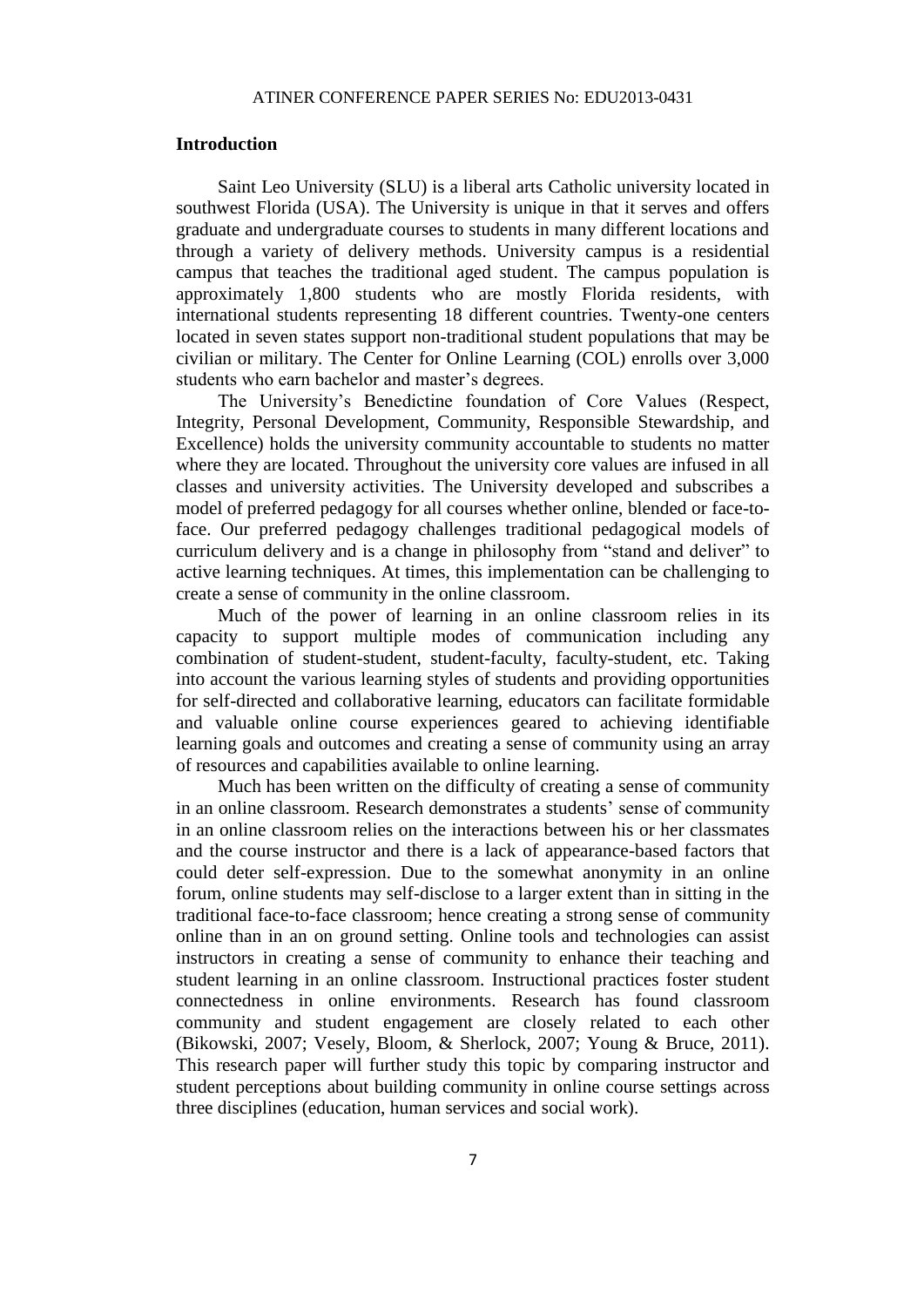#### **Review of the Literature**

During the past three decades, educators have discussed the efficacy of utilizing computer technologies to teach in a virtual environment. Early tutorial, programmed learning approaches did little to foster higher levels of critical thinking through interaction. As new technologies emerged, on-line learning experiences have moved beyond the delivery system toward creating viable, dynamic and engaging communities of learners (Schon, 1999; Roth, 1998). These virtual communities predicate the values of community that relate to the social construction of knowledge. The instructor's planning and interactions facilitate interactions which impact both cognitive and affective learning domains. As students interact with one another and with their instructor, they collectively create a shared knowledge. Web-based technologies, asynchronous and synchronous chatrooms, and online conferencing have enabled students and instructors to ask questions, share observations and connect deeply regarding their learning experiences. Instructors can utilize student questions, comments and feedback to strengthen course content in authentic and meaningful ways.

In a virtual classroom, research demonstrates that the online presence of the professor is a key factor for a successful online learning experience (Lehman & Conceicao, 2011; Smith & Caruso, 2010; Young, & Bruce, 2011). Indicators of teaching presence include online classroom activities such as, exchanging of information and feedback related to course content, continuous communication with students, and providing a sense of community (Palloff  $\&$ Pratt, 2003). Virtual classroom community has been defined as the shared connection between and among students and professor that result to the achievement of course outcomes (Young & Bruce, 2011). While virtual classrooms do not have the advantage of physical proximity found in face-toface classrooms, technology does provide numerous and innovative opportunities and alternatives to allow students to experience a virtual classroom community. Some of the widely recognized virtual classroom web tools that professors utilize to interact with students include social media, microblogging, avatars, video sharing, RSS feeds, wikis, and blogs.

Educators define community in numerous ways. Garrison (2007) defined a learning community as "a group of individuals who collaboratively engage in purposeful critical discourse and reflection to construct meaning and confirm mutual understanding" (p.62). Students' sense of community in a virtual learning classroom comes primarily from the interactions with peers and professors (Drouin, 2008; Liu, Magjuka, Bonk & Lee, 2007; Outzs, 2006). Student perceptions of a sense of community in the virtual classroom correlate to the quality of their peer interaction (Drouin, 2008 & Outzs, 2006). Studies find a correlation between student's sense of community and their satisfaction with course achievement and social interactions (Drouin, 2008; Liu, et. al, 2007; Outzs, 2006). Online pedagogical practices may serve as a critical factor in student satisfaction and sense of community. Online teaching methods and sense of community have a strong correlation with student performance and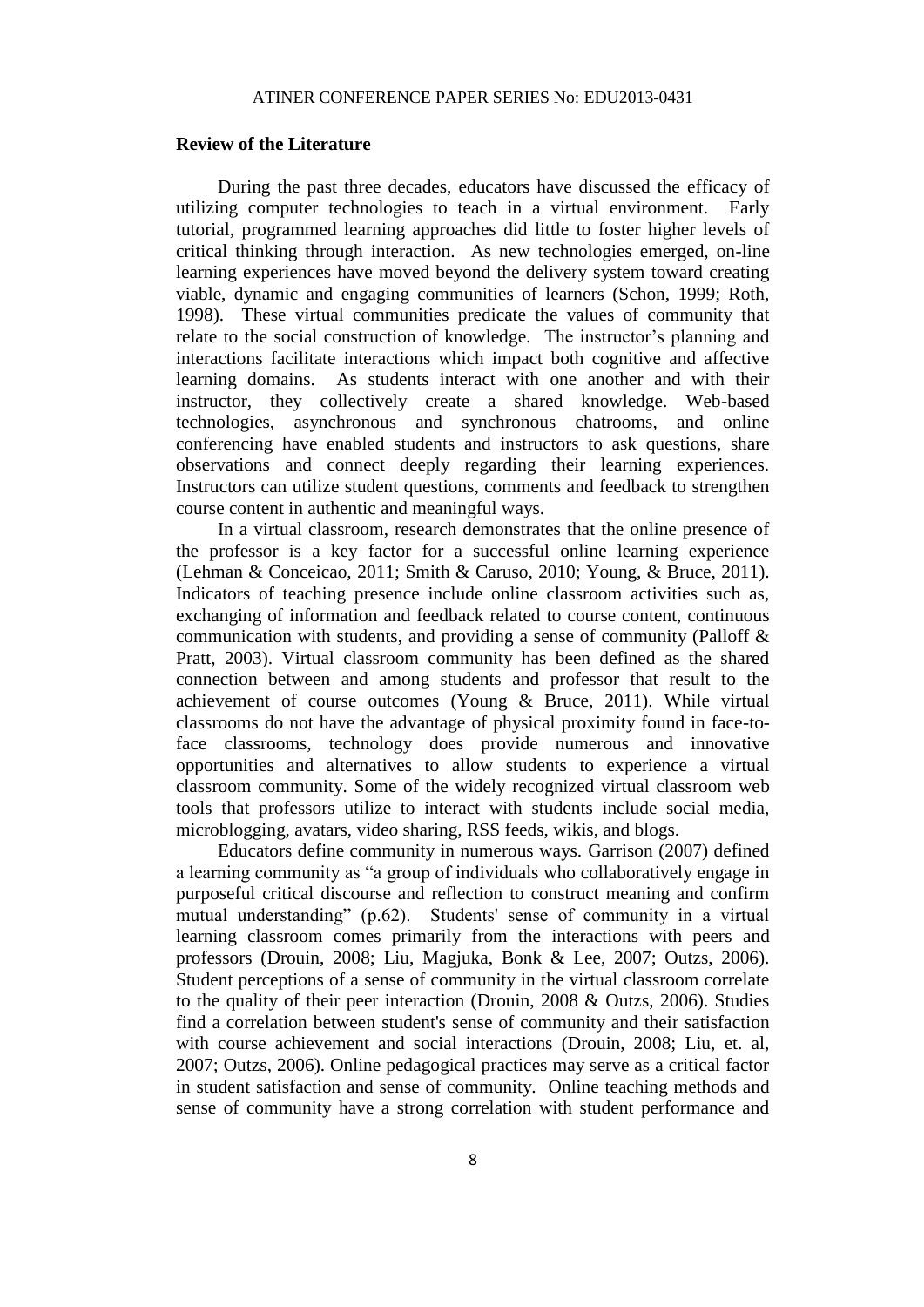overall satisfaction (Dennen, Darabi, & Linda, 2007). Ouzts (2006) discovered that students who reported low sense of community acknowledged little interaction with fellow students and dissatisfaction with both the teacher and course learning. Dennen et al. (2007) emphasized that online teachers may lack a comprehension of quality community-building communication techniques that cultivates a sense of community online.

McMillan and Chavis (1986) defined sense of community as, "a feeling that members have of belonging, a feeling that members matter to one another and to the group, and shared faith that members' needs will be met through their commitment to be together" (p. 9). In the online environment, a sense of community is not immediate. One key factor important to collaboration and interaction has been described as learners having a social presence, which Swan (2002) described as composing two factors, immediacy and intimacy. In an asynchronous environment, where there is no face-to-face contact, the urgency for social presence is even greater in order for students to feel connected to each other and to the instructor.

Garrison, Anderson, and Archer (2000) refer to social presence as the development of the climate and relationships among learners in the online environment. (Chun-Wang, Nian-Shing, & Kinshuk, (2012) defined social presence of having three components, co-presence, which refers to a subjective experience of togetherness with other learners; intimacy, which refers to a degree of trust and a sense of bonding with other learners; and immediacy, which refers to the learners perceived directness and the interactions with other learners, or how they feel they are treated by others in the online environment.

The Community of Inquiry (CoI) (Garrison, Anderson, & Archer , 2000) framework has generated considerable interest among online learning researchers and suggests that value driven discussion postings are placed into the following categories; social presence, cognitive presence, or teaching presence. Students play a role in creating a community of learning by projecting their individual characteristics into the virtual classroom. Much has been written about the challenges of creating a sense of community online (Allen & Seaman, 2011; Lehman & Conceicao, 2011; Rheingold, 2010). Yet, some research suggests that the virtual online classroom lacks appearancebased factors which often hinders self-expression and sets the stage for stereotypical expectations; possibly due to the anonymity of the asynchronous mode lending itself to more self-disclosure (Garrison, Anderson, & Archer , 2000; Arbaugh, Bangert, & Cleveland-Innes, 2010).

For teaching presence, Garrison and colleagues (2000) assert that while interactions between participants are essential in virtual classroom environments, exchanges in and by themselves are not enough to guarantee effectual learning. These interactions require distinctly defined parameters and be highly focused toward an exact outcome. Garrison et. al (2000) detail teaching presence as the design, facilitation, and direction of cognitive social processes for the reason of achieving consequential and pedagogically meaningful learning outcomes.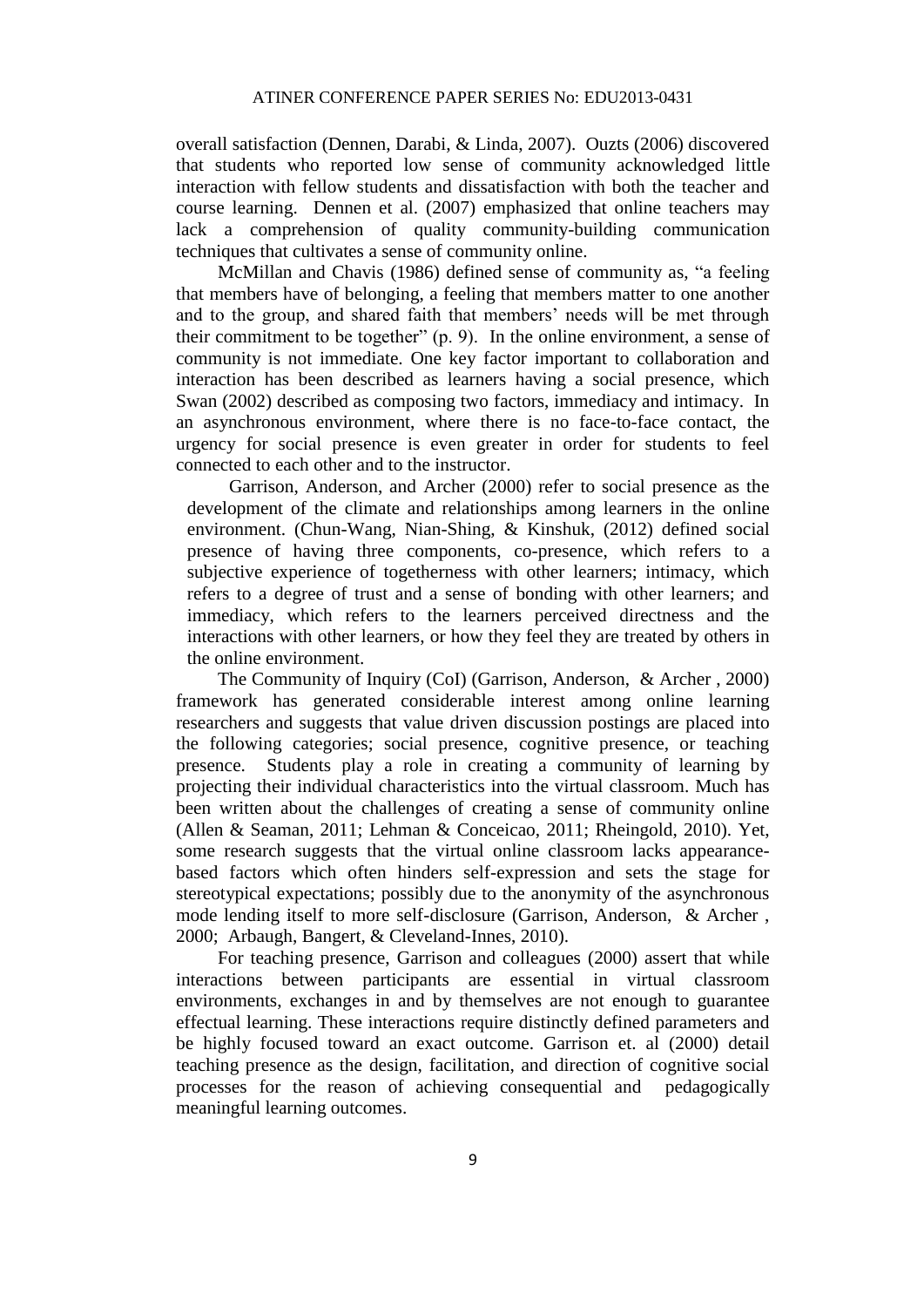#### **Purpose and Methodology**

This research paper will further study various aspects of community in online and face-to-face environments by comparing instructor and student perceptions of building community in online courses across three disciplines (education, human services and social work). Instructors in these disciplines implemented various strategies and technologies in their classes and assessed the effectiveness of these in building community and increasing student engagement. Methodology will be discussed by discipline.

#### *Education*

Two studies were conducted in education; instructors in reading and exceptional student education surveyed students enrolled in online classes. First, after completing their second online graduate course in SLU's master's of Reading program, students in two cohorts completed a survey comprised of 10 questions related to mastery of course content and student perceptions of the development of community within the online classroom. Students in one cohort (Cohort A) were were invited to join Elluminate at a specified time. Students in a second cohort (Cohort B) were given a choice as to what time the class would hold its Elluminate sessions, with specific purposes stated for their active participation. Survey questions included a 4-point Likert scale, ranking and short answers. Students were sent a link to the anonymous electronic survey link, with a short email inviting them to help the professor strengthen the course by providing feedback. Consent was implied if participants responded. Taxonomic analysis of end of course evaluations also provided data for this pilot study.

Throughout the classes, the instructor initiated behaviors to foster socializing students to an online community of learners. These instructor initiated behaviors included:

- 1. Setting an expectation that everyone participates in Elluminate sessions by asking what works best and trying to adjust her schedule accordingly
- 2. Sending emails telling students of the sessions; 5 students came
- 3. Creating announcements for all students telling of the productivity achieved after each session
- 4. Following through when students asked to create a list of emails (only from those students who gave written permission)
- 5. Responding to emails in a timely manner
- 6. Modeling various ways of supporting and talking with one another on the chat board
- 7. Encouraging students to share a great deal during Elluminate sessions and on the chatboard
- 8. Each week, students express gratitude for the instructor's willingness to hold Elluminate sessions so "they could talk together" and "get answers to their questions" regarding course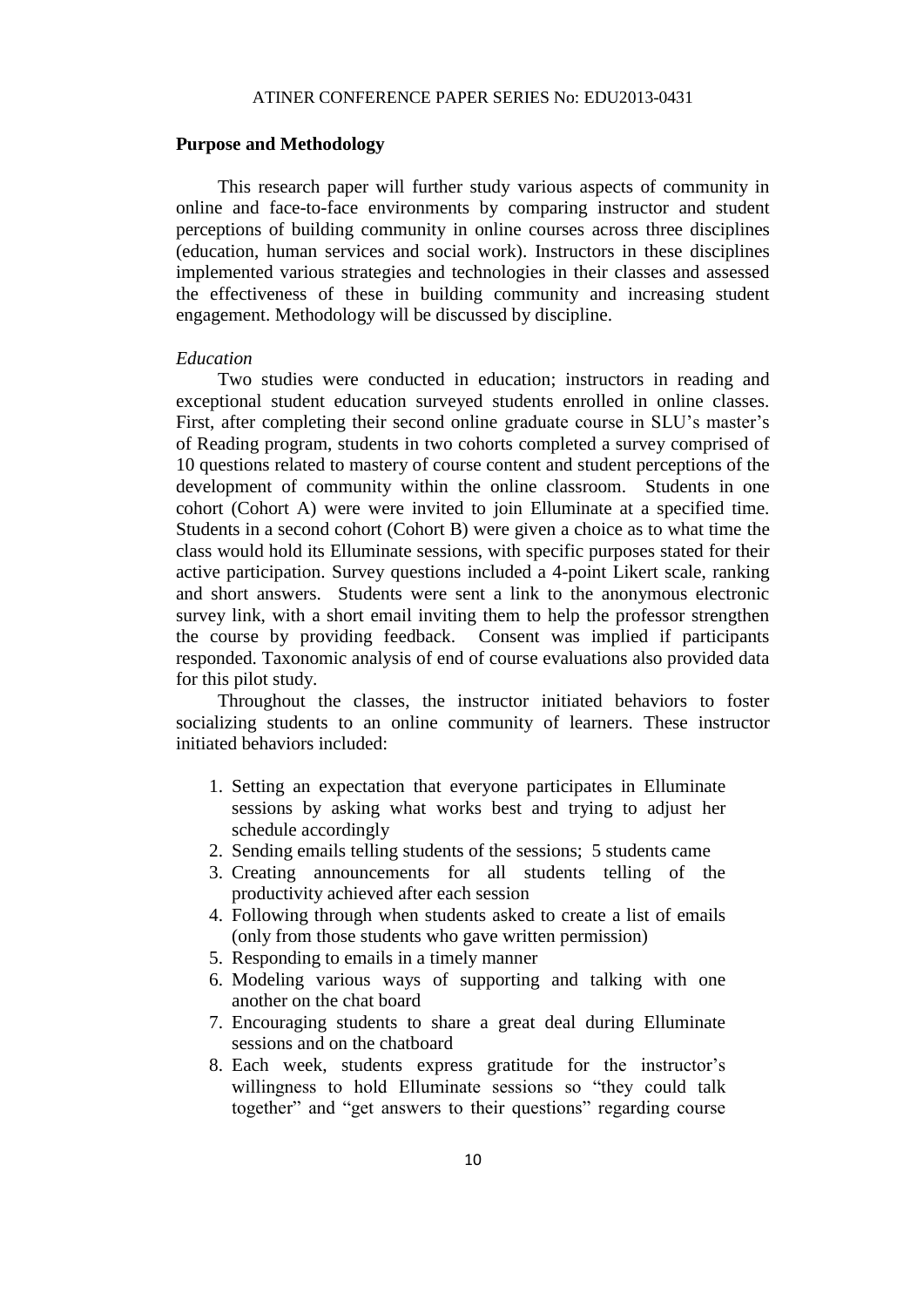content and assignments. The instructor thanked students for their participation.

Second, instructors in the Department of Graduate Education conducted a research study investigated an emerging technology (Elluminate – an online conferencing tool) in online environments. The investigation utilized a survey design; an external link to the survey (quantitative and qualitative) was posted in each class to allow for students to voluntarily participate in the study. Consent was implied if participants responded affirmatively. Using survey, end of course evaluations, and student emails, discussion threads and work sample data, the study investigated the use of an online synchronous tool (Elluminate) to determine if the tool was effective in (a) building community in online classes; (b) increasing student engagement with the content in online classes; and (c) increasing student interaction and collaboration with instructors and peers in online classes. In addition, the researchers assessed students' perception of Elluminate as a teaching and learning tool.

#### *Human Services*

After completing their SLU introduction to human services blended course, students were asked to complete a survey comprised of the 10 questions related to student perceptions of a sense of community and if this sense of community fostered a positive achievement of their learning outcomes. From a class of 5 students, 0 students elected to participate

Then after completing their SLU introduction to human services online course, students were asked to complete a survey comprised of the same 10 questions related to student perceptions of a sense of community and if this sense of community fostered a positive achievement of their learning outcomes. From a class of 25 students, five students elected to participate.

Both survey questionnaires included a 4-point Likert scale and ranking. Consent was implied if participants responded affirmatively.

#### *Social Work*

Likewise, instructors in the Graduate Social Work Department conducted two studies; one assessing the sense of community and another on students' perception of social presence in the online environment. For both studies, the instructor administered an anonymous online survey using Qualtrics software. The surveys used a measure of social presence developed by Chun-Wang et al. (2012). Social presence was described as a "second-order" construct" consisting of co-presence, intimacy, and immediacy, referred to as "first-order constructs." This was combined with two questions on satisfaction and learning taken from Garrison et. al. (2000) Community of Inquiry Framework. Original survey questions were on a 5-point Likert scale. Additionally, there were researcher created questions on demographics, such as gender, age, number of children, previous online experience, importance of student to student versus student to instructor connection, and a question on helpful strategies: What would you say are important strategies in the online environment that made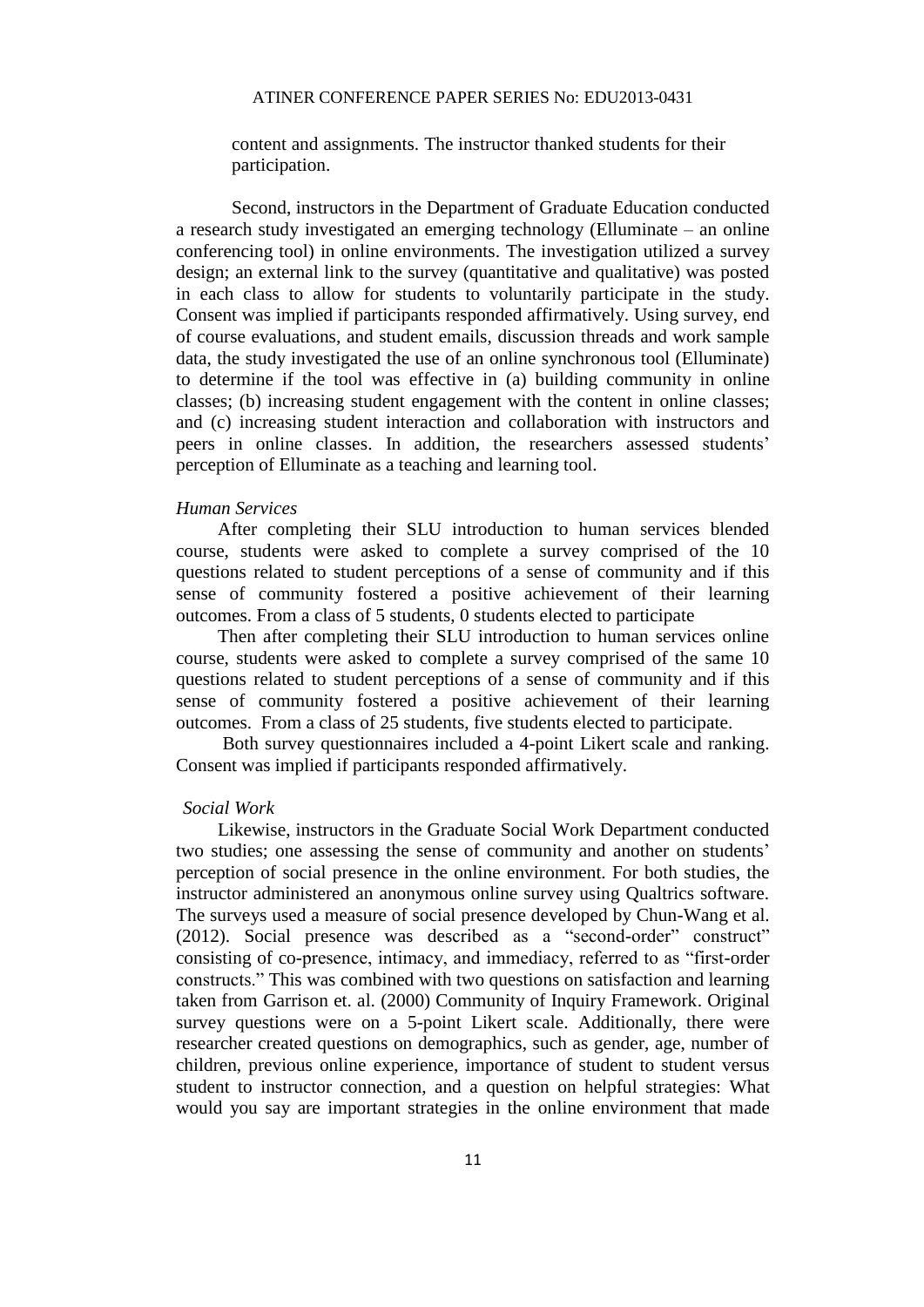you feel connected to (a) other students and to (b) the professor. As with the other studies conducted in education and human services, consent was implied if participants responded affirmatively.

In the study on social presence, the construct was compared in two formats. The first involved students in an introductory social work research methods class that is presented in a blended –asynchronous and synchronous learning environment, and allowed for interaction both independently and faceto-face. Students take this course in their first year of the program.

The second social work study involved one advanced social work research class, evidence-based social work practice, presented in an asynchronous learning environment. Students take this course in their second year of the two-year graduate program. The asynchronous learning environment presents material through eCollege learning management system where each week's assignments are presented in weekly modules. Each module includes an audio lecture and assignments for that module, discussion questions, interactive exercises and assignments. In the blended format, the asynchronous environment is complemented by a weekly face-to-face meeting through the use of an online conferencing tool, Blackboard Collaborate (formerly Elluminate) where material is presented by the instructor via webcam. Like a traditional classroom, there is a whiteboard where the instructor and students are able to present necessary material; the ability to upload and present PowerPoint presentations; a microphone for oral delivery; and a chat area where written communication takes place as well.

The purpose of this study was to assess students' perception of social presence (SP) in the online learning environment, comparing students in the asynchronous course on Evidence Based Practice in Social Work, to students in the synchronous course in social work research methods. The study also assessed perceived social presence on students' satisfaction and sense of achievement.

A third study conducted in concert with the school of business, assessed graduate social work students' perceptions of a perceived sense of community in their graduate social work classes taught in a synchronous web based learning environment as compared to graduate masters of business administration students' perceived sense of community in their graduate business classes taught in an on-line asynchronous web based learning environment. The purpose of the study was to evaluate and compare the level of classroom community in two programs at Saint Leo University. The researcher was interested in the live web-based MSW program's ability to develop a sense of classroom community as compared to the strictly online setting in the MBA program.

#### *Methodology Conclusion*

In all studies instructors investigated student perception of building community and/or creating social presence in online classes. In one study the researcher investigated the difference in building community in online and face-to-face classes; in another study, the research compared community in live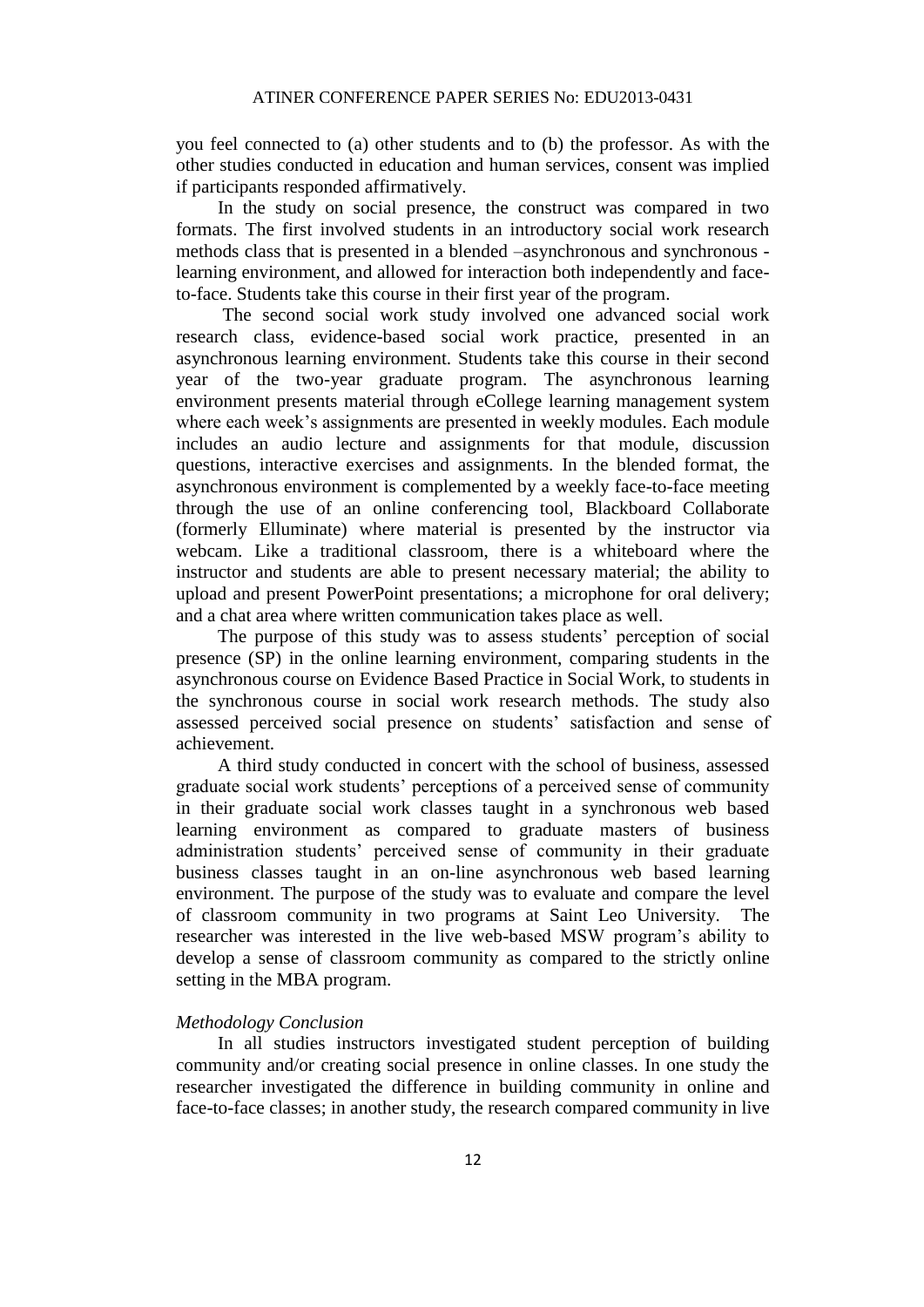web-based and online formats across schools (Education and Social Services and Business). All studies utilized a Likert scale survey instrument. All surveys were administered anonymously with consent implied by responding to the survey. Surveys were administered in graduate and undergraduate classes. Instructors were located on the university's main campus and in center locations. Studies varied as to whether or not the survey also included openended and/or demographic questions

#### **Results**

#### *Education*

Students in Cohort A completed a voluntary exit survey with 25% participation rate. Survey results indicated that they felt community was built in the classroom when:

- 1. The professor responded to emails in a timely manner
- 2. They could access to course materials easily
- 3. The professor provided immediate feedback
- 4. The professor included extra resources to help with course assignments
- 5. They felt the professor cared about them and whether they learned the course material

Additionally, these students indicated they could have developed stronger community by holding the Elluminate session at a time that was more convenient to them. Students in Cohort B have not completed their exit survey.

Overall, the preliminary results are promising and include:

- 1. Students are interested in doing well and view one another as resources for helping to meet their goals.
- 2. Explicit instructor modeling on the chatboard elicits similar behaviors of authentic questioning, supportive behaviors and sharing of ideas
- 3. When students miss an Elluminate session they email the instructor apologizing and explaining why.
- 4. When students miss an Elluminate they view the recorded sessions.
- 5. After the session is over, students often stay in the session continuing their conversations with one another and the instructor.
- 6. Participating in scheduling of Elluminate/Collaborate sessions increased students' motivation to participate fully.

Student comments support the findings. For example, immediately following an Elluminate session a student wrote (email),"Thank you again for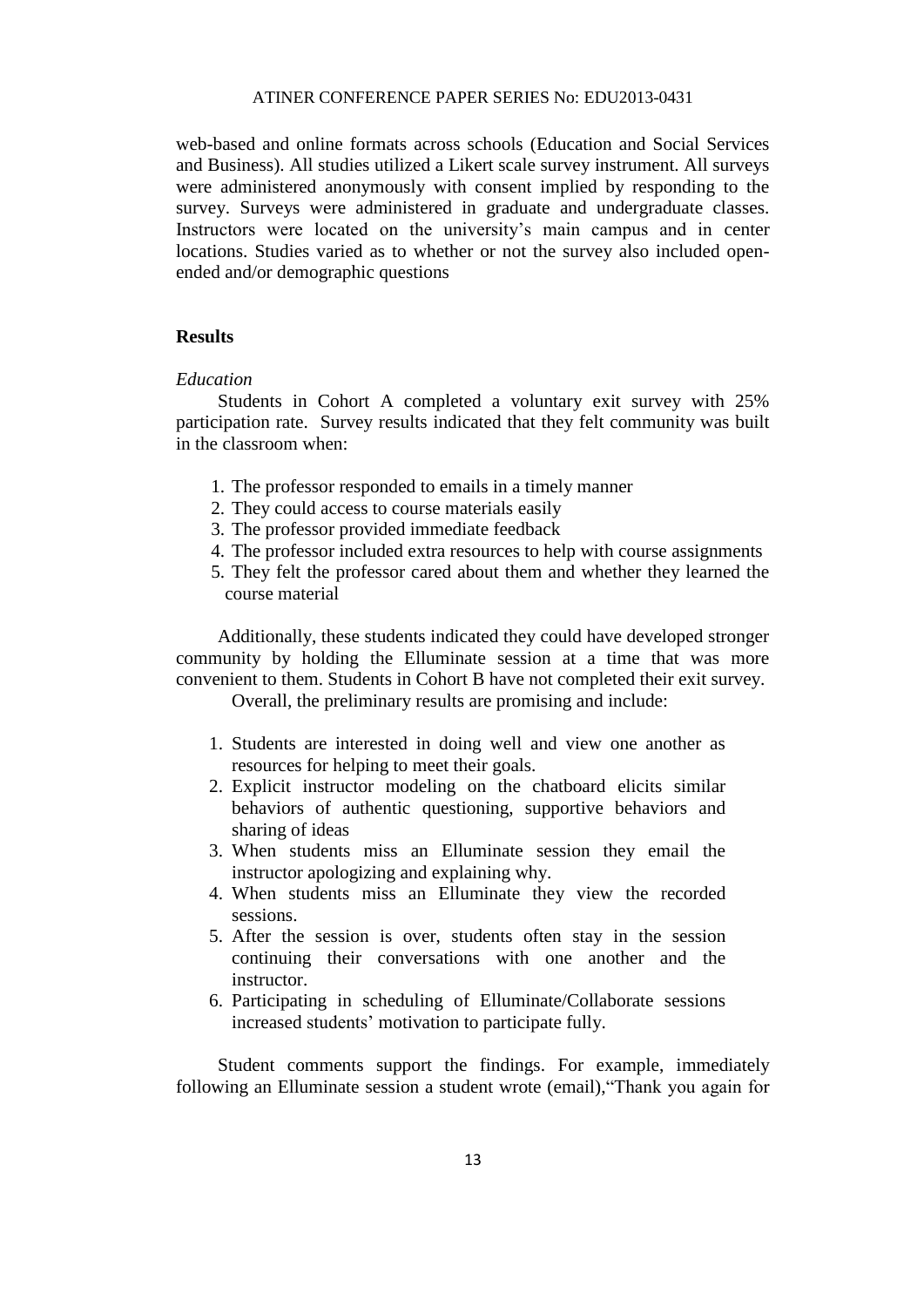everything! The Tuesday night classes are so helpful! I really appreciate being able to discuss what we are learning."

In Graduate Education classes qualitative and quantitative data analysis revealed three themes. The implementation and utilization of Elluminate (a) decreased social isolation providing students opportunities to know and work with their peers; (b) increased students' interaction with the course content and their knowledge; and (c) increased communication and collaboration with peers and the instructor. Second, students responded the tool helped their (a) increased engagement with the course content; (b) understanding of the content, projects and assignments and professional insights; and (c) increased the value of their peers' insights and experiences. Third, open ended question responses identified Elluminate (a) provided direct, efficient and effective communication and access to the instructor; (b) increased value of and timeliness of instructor feedback; and (c) increased collaboration and connectedness with peers and the instructor.

Finally, students were asked to comment regarding their perceptions of the online conferencing tool. They responded they liked the ease of use; accessibility and availability of the instructor; and it "gave a personal and professional face to the class". Second, students responded the tool helped them gain greater understanding of the course content and increased their confidence in successfully completing online classes. Respondents also identified negatives associated with the tool. Primarily these clustered around two themes: (a) the time(s) the sessions were conducted and (b) students' lack of technology proficiency.

#### *Human Services*

Twenty-five online students were surveyed with five students responding to the survey. Five blended students were surveyed with zero responding to the survey. The researcher focused investigating on student perceptions of a sense of community and if this sense of community fostered a positive achievement of their learning outcomes. The survey posed 10 questions. Questions  $1 - 9$ asked students to rank factors using the 4-point Likert scale (Table 1). The following factors were examined.

With regard to a sense of community and relationship to learning outcomes the quantitative data analysis revealed the following. The results revealed four fifths (80%) of the respondents indicated the importance of the course instructor being part of the community and student technology experience being highly important in student perceptions of a sense of community. Almost two thirds (60%) of the survey participants responded the importance of having interest in the course being highly important in student perceptions of a sense of community.

Question 10 asked students to rank in order (1 -8) in importance (1 most important & 8 least important) eight factors (Appendix A).With regard to a sense of community and relationship to learning outcomes the quantitative data analysis revealed the following. The results (Appendix B) revealed the top ranking reason (3) of the respondents is the student's interest in the course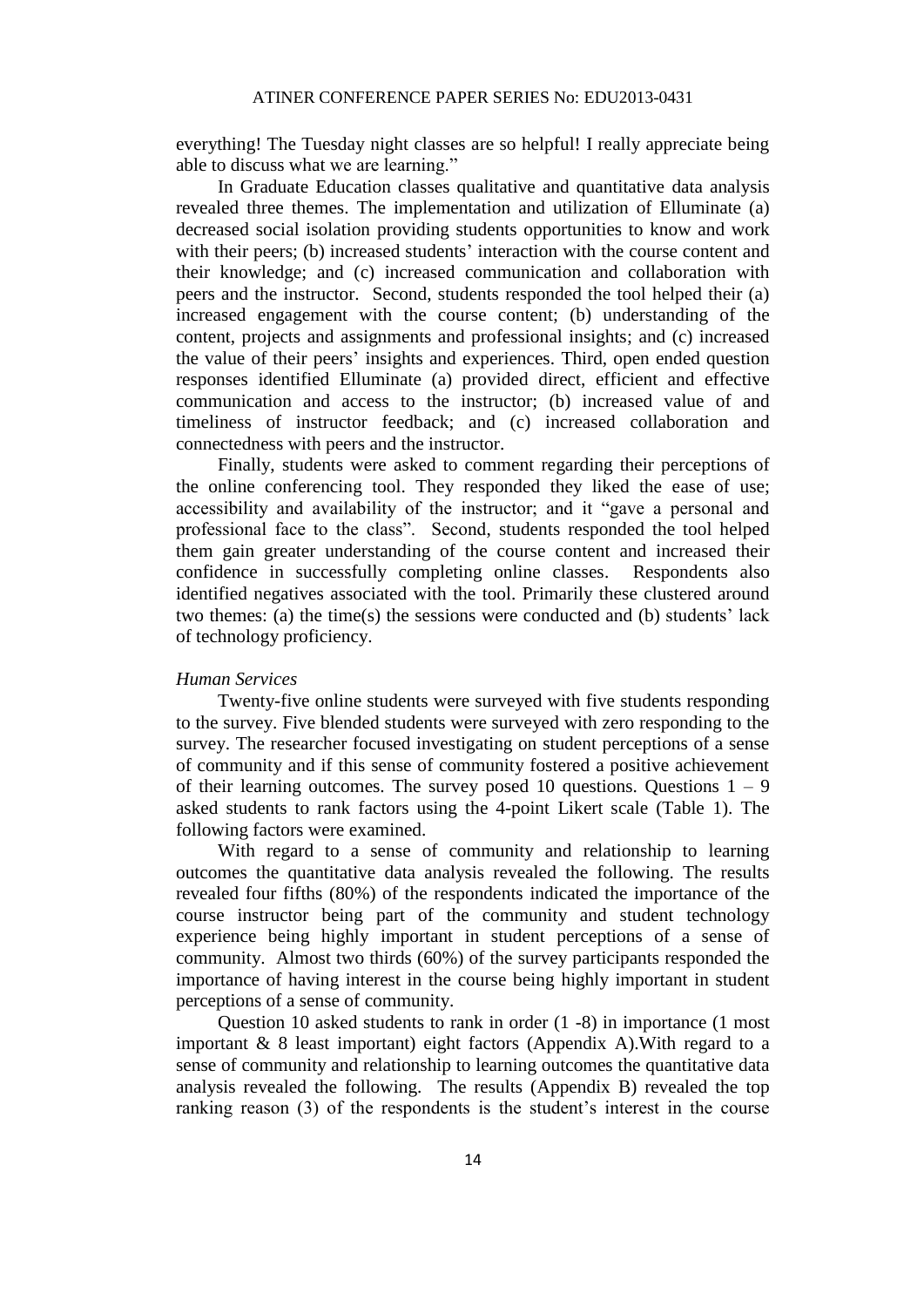being highly important in student perceptions of a sense of community. The following two factors tied for second place ranking; course instructor being part of the community and technology experience.

#### *Social Work*

In the social presence study, 20 students participated (10 from each course). Preliminary quantitative survey results revealed in the hybrid course social presence was present with scores ranging from 1.4 to 2.4; with immediacy being the best experienced aspect of social presence, followed by coPresence. All students (100%) reported satisfaction with the course and expressed they "learned much".

The fully online class was taught by several professors. Preliminary quantitative results revealed social presence scores ranged from 1.58 to 3.75 and 70% felt satisfied. Those who were not satisfied expressed needing samples of papers as examples of what's expected, more interaction, adding that emails and having personal telephone numbers were good. Instructional style may differ as well, which would be expected. Students in the hybrid class reported a greater sense of social presence, satisfaction, and learning, than those in the fully online class. Immediacy seems greater felt (so far) that copresence or intimacy. Immediacy in both courses seems greater felt (so far) than co-presence or intimacy.

In the second social work study, preliminary results evidenced those students in the synchronous web-based classes reported feeling a sense of community and a connection with both each other and their professor due to the nature of the delivery in the live web-based format.

Students stated that the weekly format that spans 16-weeks allowed them to accommodate work and family needs at the same time they completed their studies and the format did not diminish their level of connectedness with each other in the course room. They reported the professor organized the course room in both small and large group format in each class which then allowed students to interact with each other both visually and auditorily is if they were in the same course room.

Students who participated in strictly online courses with no live webbased video component expressed less satisfaction and less connectedness with the professor and with each other as compared to students who participated in the web-based video component. Further research results will be released at the completion of the study.

#### **Conclusion**

In all studies across all disciplines results (final and preliminary) revealed students reported a greater sense of community in online classes enhanced with emerging technologies including Elluminate and other synchronous web based technologies. In education, results disclosed introducing synchronous technologies increased engagement and motivation with the course content and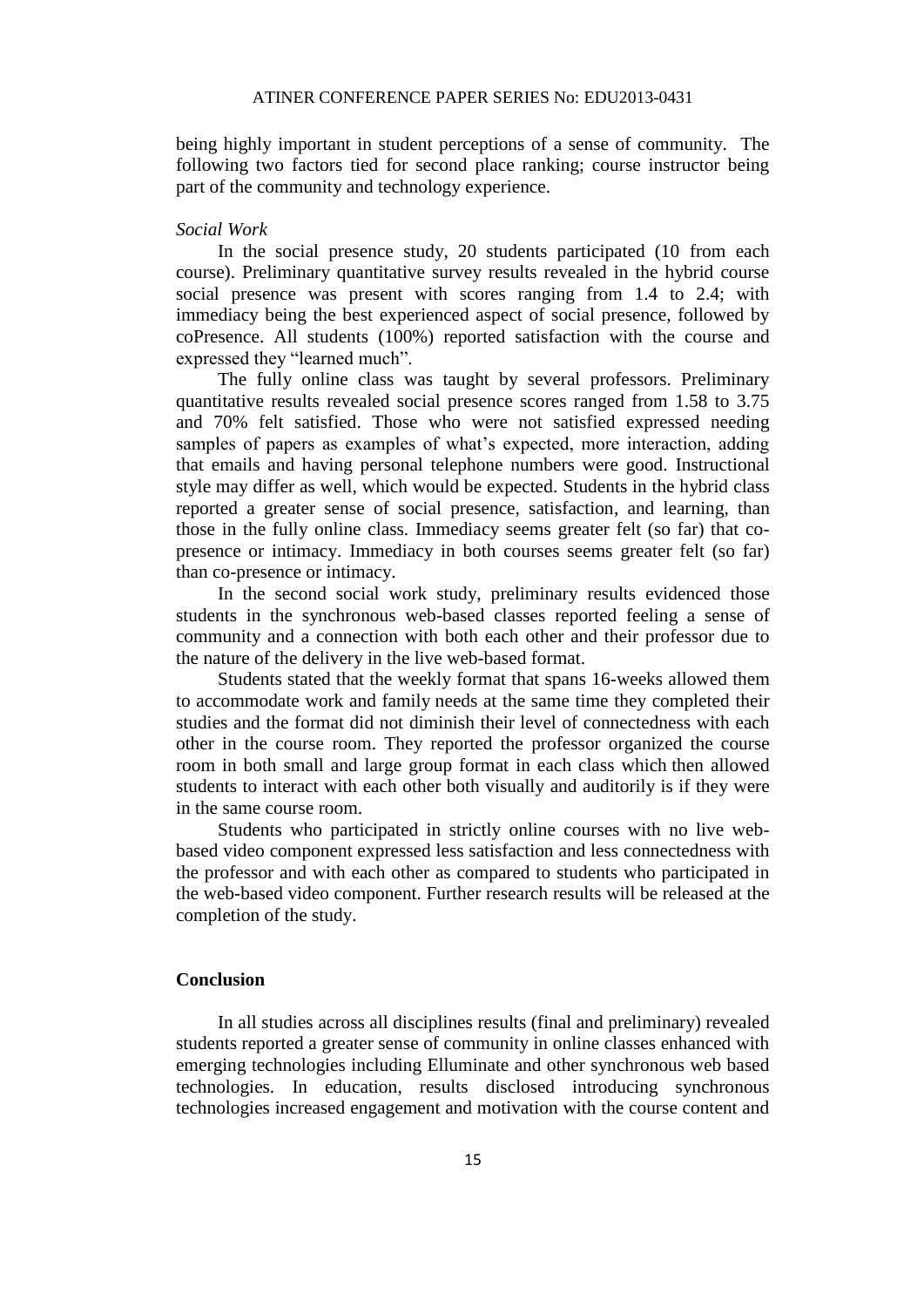increased the value and immediacy of instructor feedback. However, students identified students' participation could have increased is the synchronous online class times were scheduled that were more convenient to their schedules. Human services survey results corroborated those found in education; students' experiences with the infused technology were rated as highly important in creating a sense of community. Social work results supported those found in education and human services; students in the hybrid class reported a greater social presence, satisfaction and learning than those enrolled in the fully online class that did not infuse synchronous technologies.

#### **References**

- Allen, I., & Seaman, J. (2011). *Going the distance: Online education in the United States, 2011.* Babson Survey Research Group and Quahog Research Group, LLC. Retrieved from http://www.onlinelearningsurvey.com/reports/goingthedistan ce.pdf
- Arbaugh, J.B. (2008, June). Does the community of inquiry framework predict outcomes in online MBA courses? The International Review of Research in Open and Distance Learning. Retrieved from http://www.irrodl.org/index. php/irrodl/article/view/490/1045
- Arbaugh, B., Bangert, A, & Cleveland-Innes, M. (2010) Subject matter effects and the community of inquiry framework. *The Internet and Higher Education,* 13(1-2)*.*
- Bikowski, D. (2007, Summer). *Internet relationships: Building learning communities through friendship, 6*, (2). Retrieved www.ncolr.org./jiol
- Dennen, V. P., Darabi, A. A., & Smith, L. J. (2007). Instructor-learner interaction in online courses: The relative perceived importance of particular instructor actions on performance and satisfaction. *Distance Education, 28*(1), 65-79.
- Drouin, M. A. (2008). The relationship between students' perceived sense of community and satisfaction, achievement, and retention in an online course. *Quarterly Review of Distance Education, 9*(3), 267-284.
- Garrison, D. R. (2007). Online community of inquiry review: Social, cognitive, and teaching presence issues. *Journal of Asynchronous Learning Networks, 11*(1), 61- 72.
- Garrison, D.R., Anderson, T., & Archer, W. (2000). Critical inquiry in a text-based environment: Computer conferencing in higher education. *The Internet and Higher Education, 2* (2-3); 1-19.
- Kupczynski, L., Ice, P., Wiesenmayer, R., & McCluskey, F. (2010). Student perceptions of the relationship between indicators of teaching presence and success in online courses. *Journal of Interactive Online Learning*, *9*(1).
- Lehman, R. & Conceicao, S. (2011). *Creating a sense of presence in online teaching*. San Fransisco, CA: Jossey Bass.
- Liu, X., Magjuka, R. J., Bonk, C. J., & Lee, S. (2007). Does sense of community matter?: An examination of participants' perceptions of building learning communities in online courses. *Quarterly Review of Distance Education, 8*(1), 9- 24.
- O'Bannon, B. & Britt, V. (2012). Creating/developing/using a wiki study guide: Effects on student achievement. *Journal of research on technology in education, 44*(4), 293-312.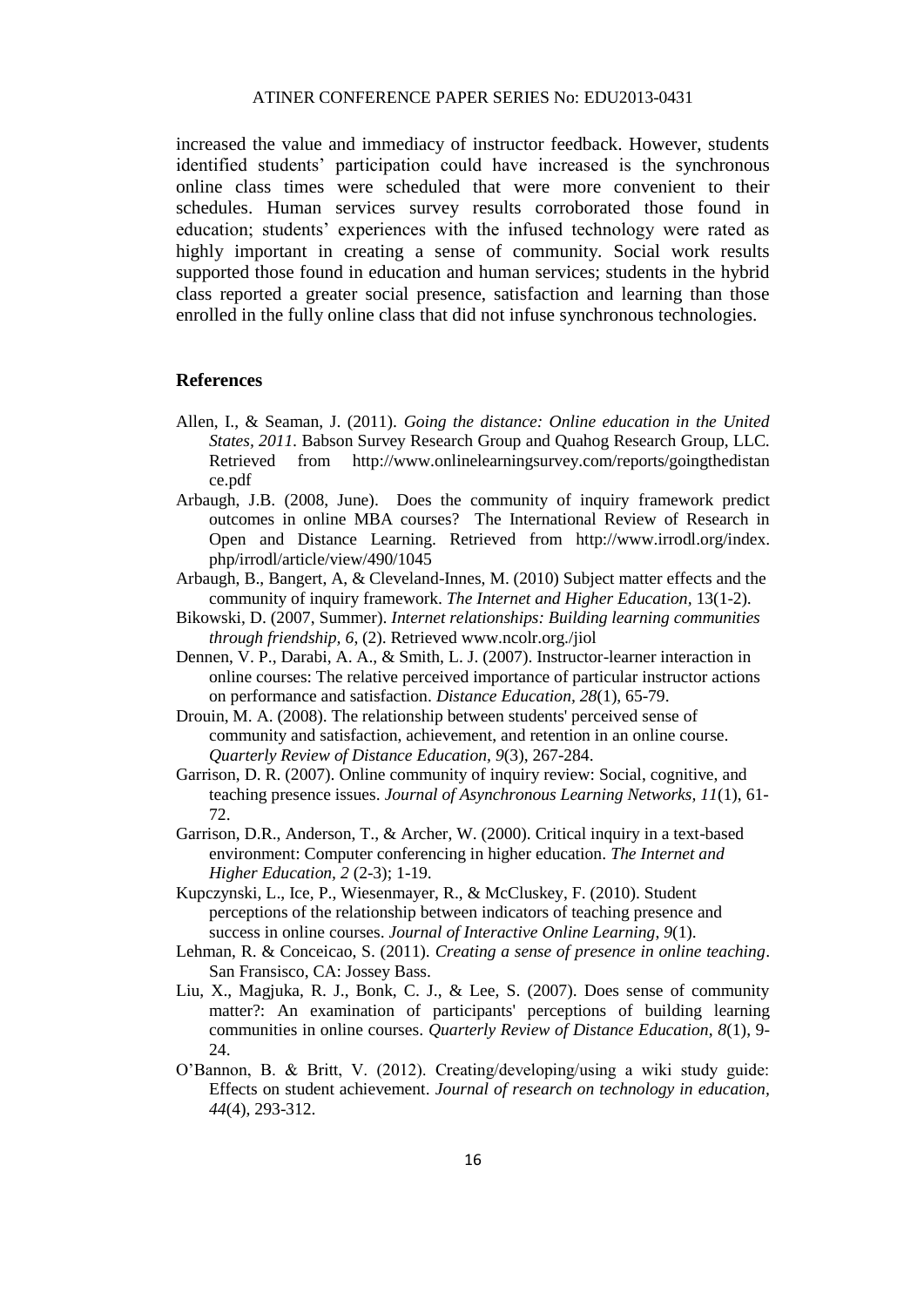- Ouzts, K. (2006). Sense of community in online courses. *Quarterly Review of Distance Education, 7(*3), 285-296.
- Palloff, R. & Pratt, K. (2003). *The virtual student. A profile and guide to working with online learners*. San Francisco: Jossey Bass.
- Rheingold, H. (2010). *The virtual community: Homesteading on the electronic frontier*. Cambridge, MA: The MIT Press.
- Smith, S. D., & Caruso, J. B. (2010). The ECAR study of undergraduate students and information technology, 2010 (Research Study, Vol. 6). Retrieved from Educause, Center for Applied Research website: http://www.educause.edu/
- Vesely, P., Bloom, L., & Sherlock, J. (2007, September). Key elements of building online community: Comparing faculty and student perceptions. *Journal of Online Learning and Teaching, 3* (3), 1-12.
- Yuen, S., Yaoyuneyong, G., & Yuen, P. (2011). Perceptions, interest, and use: Teachers and Web 2.0 tools in education. *International Journal of Technology in Teaching and Learning, 7*(2), 109-123.
- Young, S. & Bruce, M. (2011). Classroom community and student engagement in online courses. *Journal of Online Learning and Teaching, 7*(2). Retrieved from http://jolt.merlot.org/vol7no2/young\_0611.htm

#### **Table 1.** *Factor Ranking*

| Factor                                             | <b>Not</b><br>Important | Slightly<br>Important | Important | Highly<br>Important |  |
|----------------------------------------------------|-------------------------|-----------------------|-----------|---------------------|--|
| Course instructor                                  |                         |                       |           |                     |  |
| being part of the community                        | $0\%$                   | $0\%$                 | 20%       | 80%                 |  |
| Student technology experience                      | $0\%$                   | 20                    | $0\%$     | 80%                 |  |
| Finding similarities with classmates0%             |                         | $0\%$                 | 100%      | 0%                  |  |
| Sufficient time to interact in                     |                         |                       |           |                     |  |
| courseroom                                         | 0%                      | $0\%$                 | 60%       | 40%                 |  |
| Personal desire to wanting                         |                         |                       |           |                     |  |
| Community                                          | $0\%$                   | 20%                   | 40%       | 40%                 |  |
| Interest in course                                 | $0\%$                   | 20%                   | 20%       | 60%                 |  |
| Positive interaction with<br>other students        | $0\%$                   | 20%                   | 20%       | 40%                 |  |
| Have all course materials by                       |                         |                       |           |                     |  |
| first day of class                                 | 20%                     | 40%                   | 20%       | 20%                 |  |
| Increased interaction $\&$                         |                         |                       |           |                     |  |
| collaboration with instructor 0%<br>and classmates |                         | 20%                   | 20%       | 40%                 |  |